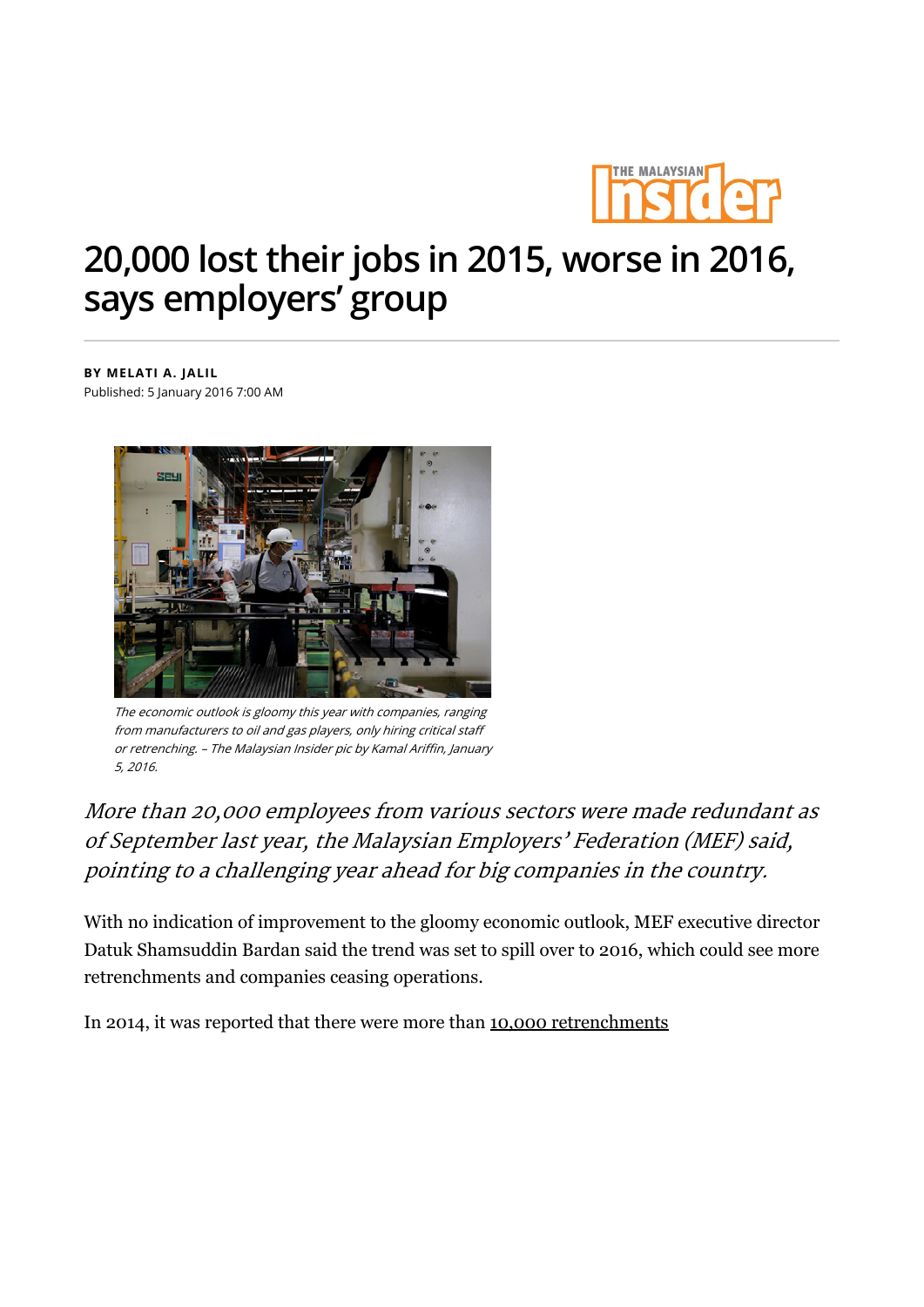At the same time, Shamsuddin said, hiring slowed significantly this year with only necessary positions filled.

Shamsuddin told The Malaysian Insider that the figure, obtained from the Human Resources Ministry, covered employees from various key sectors, including oil and gas, banking, retail and manufacturing.

MEF, however, said it did not have details on the number of companies involved in retrenchment exercises in 2015.

"In the Malaysian context, even though the economy is expected to grow by 4.7%, the outlook for most sectors is not very encouraging, and it has been very challenging.

"To be fair also, 6,000 (employees retrenched) was the result of Malaysia Airlines' (MAS) restructuring and that contributed quite a huge percentage to the total retrenchment (in 2015).

"By end of 2015, we expected it to touch 25,000 (of total retrenchments). This is expected to continue in 2016 because it is not seen as a positive year," he said.

MAS's retrenchment of nearly 6,000 employees was part of Khazanah Nasional Berhad's plan to restructure the loss-making national carrier.

The Edge Weekly also reported that Shell Malaysia would cut 1,300 upstream jobs over the next two years, adding that job cuts in the oil and gas industry were expected because of the collapse of oil prices.

Retrenchments in 2015 also saw the banking sector cutting down its workforce, starting with Standard Chartered Bank laying off its Malaysian workforce by 11%, followed by CIMB Group Holdings Bhd (3,599 employees or 11% of its headcount) and RHB Capital Bhd (2,700 employees or 15% of its workforce).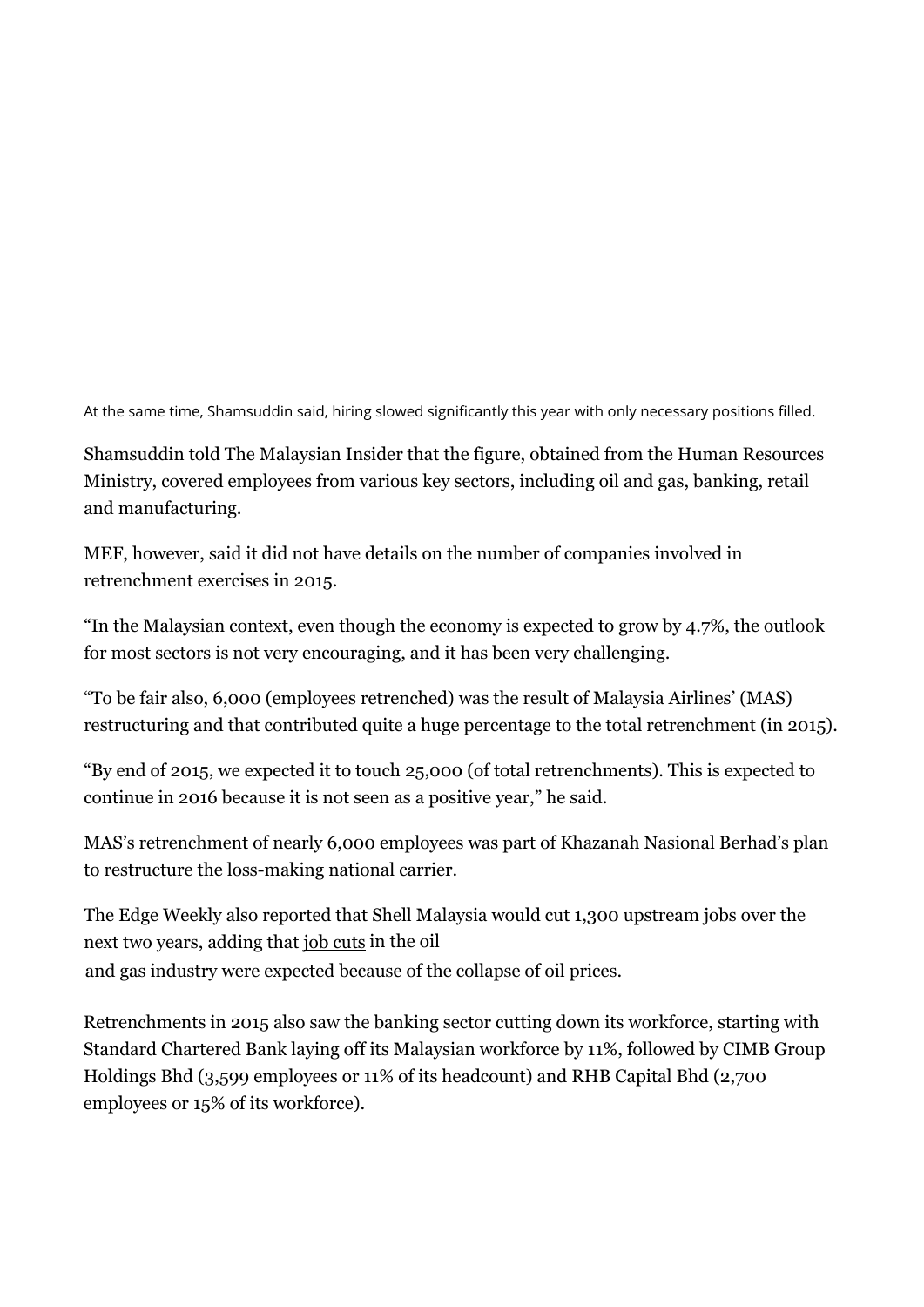It was also reported that manufacturers, such as Naza Automotive Manufacturing Sdn Bhd laid off 255 workers (http://www.themalaysianinsider.com/malaysia/article/carmaker-naza-laysoff-300-at-kedah-plant) from its plant in Gurun, Kedah, and CCM Fertilisers Sdn Bhd, a subsidiary of Chemical Company of Malaysia Bhd, announced the dismissal of 232 employees as part of plans to shut down of one of its plants by June this year.

Besides private sector retrenchments, Shamsuddin said the government sector froze hiring.

"The government is a very good example (of slow hiring), they actually have frozen intake in 2015, except for critical positions, so that alone closes 15,000 job opportunities in the public sector."

## Other options

Asked if retrenchment was a preferred solution for companies to reduce their overheads, Shamsuddin said the move should always be the last option.

He said there were other practices, such as reducing pay or asking employees to go on unpaid leave.

"For companies, they know times are hard but in the event the economy recovers, they may be able to quickly summon back these employees and resume their business.

"What we are trying to avoid is the situation where employers and employees part ways, and when the economy picks up, the employers will scramble to find the right staff, train them and in that situation, the turnaround might be quite long and they may be missing out on some opportunities."

Shamsuddin cited Cycle and Carriage Bintang Berhad's move in the previous financial crisis, where the company gave options to staff to go on leave and allowed them to do other jobs during the period to retain its skilled workforce.

"They didn't want to lose their skilled employees, especially in the maintenance section, to their competitors but they could not sustain full employment, so they gave the option to employees to take leave and didn't have to come to work but were paid a certain amount of wages.

"And that exercise was proven successful because when the economy recovered, they still had skilled employees with them."

Shamsuddin said positive policies from the government were also needed to encourage companies to stay on and retain their employees.

He added that some countries provided incentives to employers who did not retrench their workers during difficult periods.